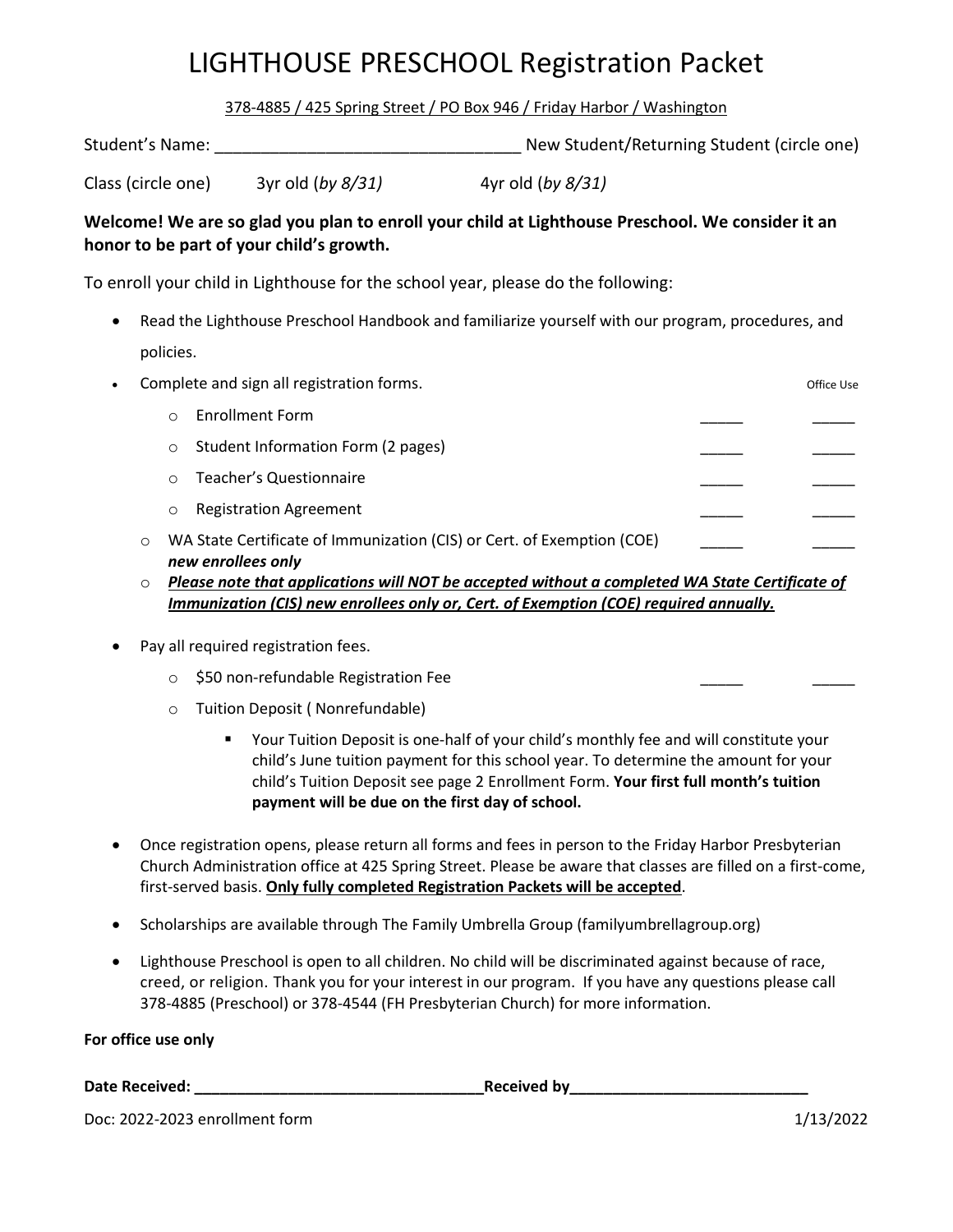### 378-4885 / 425 Spring Street / PO Box 946 / Friday Harbor / Washington / 98250

|                                                   |                                                                                                                                         | <b>ENROLLMENT FORM</b> |                                                                                   |
|---------------------------------------------------|-----------------------------------------------------------------------------------------------------------------------------------------|------------------------|-----------------------------------------------------------------------------------|
|                                                   |                                                                                                                                         |                        | Male / Female                                                                     |
|                                                   |                                                                                                                                         |                        |                                                                                   |
|                                                   |                                                                                                                                         |                        |                                                                                   |
|                                                   |                                                                                                                                         |                        |                                                                                   |
|                                                   |                                                                                                                                         |                        |                                                                                   |
|                                                   | Child divides time between two or more homes: YES/NO (circle one)                                                                       |                        |                                                                                   |
|                                                   |                                                                                                                                         |                        |                                                                                   |
|                                                   |                                                                                                                                         |                        |                                                                                   |
|                                                   |                                                                                                                                         |                        |                                                                                   |
|                                                   |                                                                                                                                         |                        |                                                                                   |
|                                                   |                                                                                                                                         |                        |                                                                                   |
| <b>Please mark</b><br>appropriate<br>class below: | <b>CLASS</b><br>(Age, Days, Times)                                                                                                      | 2022-2023 Tuition      | Amount due at registration<br>(\$50.00 registration fee<br>plus Tuition Deposit*) |
|                                                   | 3 years old by 08/31<br>Mondays - Thursdays<br>$8:30$ am $-11:00$ am                                                                    | \$325/month            | $*$ \$162.50 + \$50.00 = \$212.50                                                 |
|                                                   | 4 years old by 08/31<br>Monday - Thursday<br>$8:30$ am $-12:30$ pm                                                                      | \$365/month            | $*$ \$182.50+ \$50.00 = \$232.50                                                  |
|                                                   | *This is a combined age group class.<br>The additional 1.5 hours is reserved for<br>Pre-K students who turn 4 years old<br>before 8/31. |                        |                                                                                   |

#### **I am applying for financial assistance through The Family Umbrella Group. YES NO**

| Parent/Guardian Signature | Date |
|---------------------------|------|
|---------------------------|------|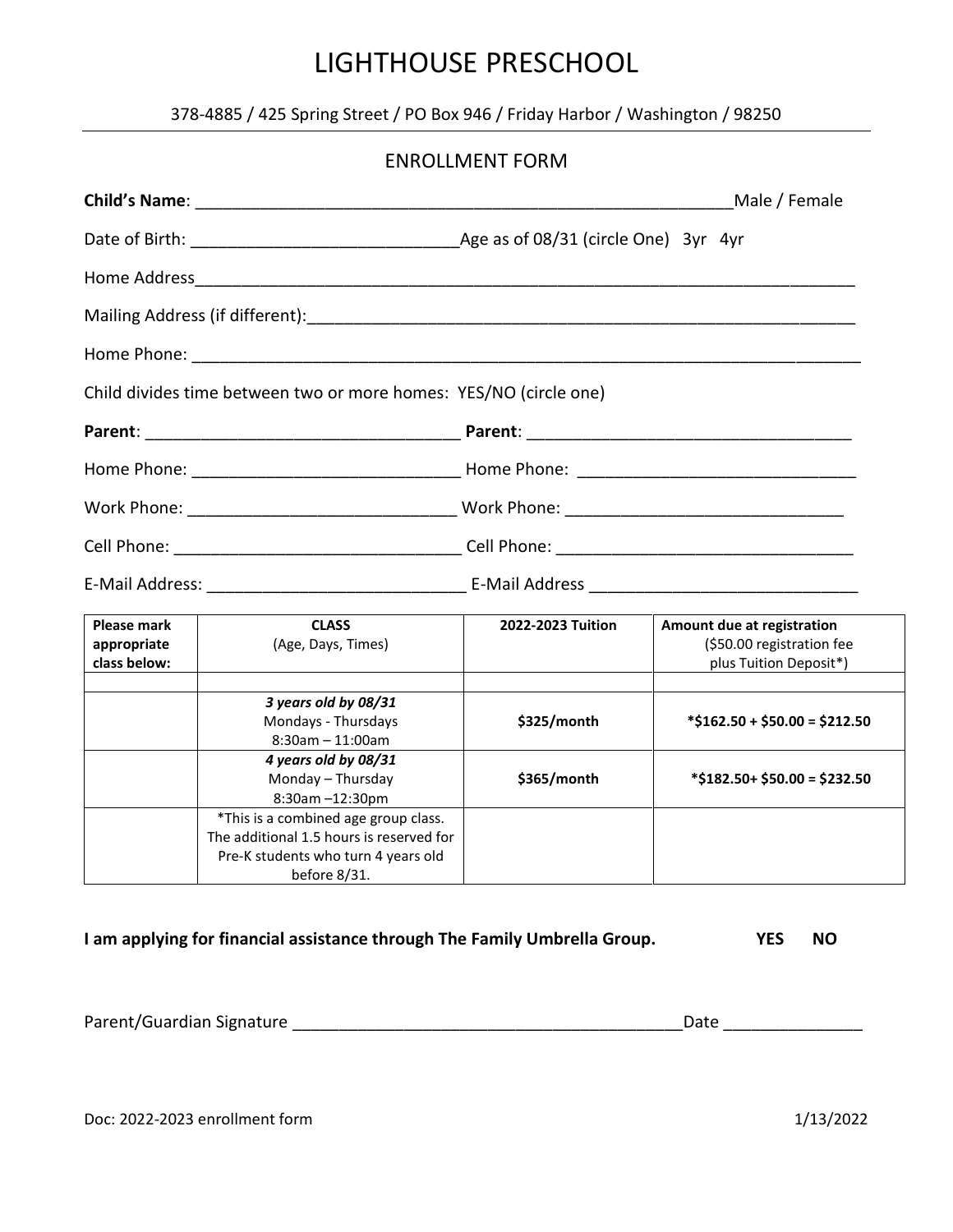378-4885 / 425 Spring Street / PO Box 946 / Friday Harbor / Washington / 98250

|                                                                                                           | <b>STUDENT INFORMATION FORM</b>                                                                                      |  |
|-----------------------------------------------------------------------------------------------------------|----------------------------------------------------------------------------------------------------------------------|--|
|                                                                                                           |                                                                                                                      |  |
|                                                                                                           |                                                                                                                      |  |
|                                                                                                           |                                                                                                                      |  |
|                                                                                                           |                                                                                                                      |  |
|                                                                                                           |                                                                                                                      |  |
|                                                                                                           |                                                                                                                      |  |
|                                                                                                           |                                                                                                                      |  |
|                                                                                                           |                                                                                                                      |  |
| (Additional parent information may be attached if needed.)                                                |                                                                                                                      |  |
|                                                                                                           |                                                                                                                      |  |
|                                                                                                           |                                                                                                                      |  |
|                                                                                                           |                                                                                                                      |  |
| Home Phone: ____________________________Work Phone: ____________________Cell Phone: _____________________ |                                                                                                                      |  |
|                                                                                                           |                                                                                                                      |  |
| People authorized to pick up your child at school:                                                        |                                                                                                                      |  |
|                                                                                                           | Name Manne Phone Number(s)                                                                                           |  |
| 1.                                                                                                        | <u> Alexandria de la contrada de la contrada de la contrada de la contrada de la contrada de la contrada de la c</u> |  |
| 2.                                                                                                        |                                                                                                                      |  |
| 3.<br><u> 1980 - Johann Barn, mars ann an t-</u>                                                          |                                                                                                                      |  |
| Allergies, Health Issues & Restrictions (i.e. asthma, food/pet allergies, etc):                           |                                                                                                                      |  |
|                                                                                                           |                                                                                                                      |  |
|                                                                                                           |                                                                                                                      |  |
|                                                                                                           |                                                                                                                      |  |
|                                                                                                           |                                                                                                                      |  |
|                                                                                                           |                                                                                                                      |  |

1/13/2022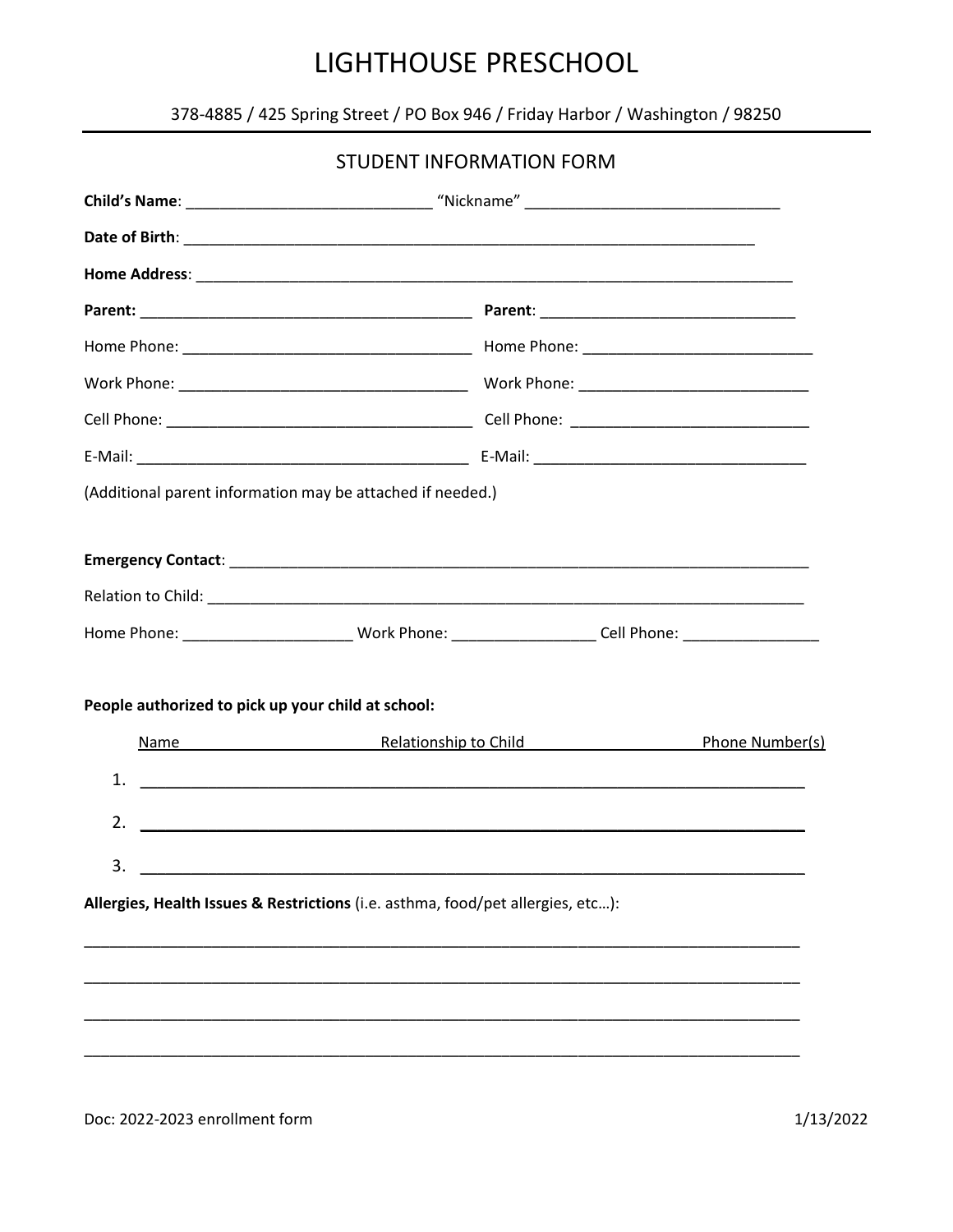#### **Medical Release:**

**In the event of an emergency, I agree to permit Lighthouse Preschool to secure the attention of a physician for my child. I understand that I or the Emergency Contact person on this form will be notified immediately at the phone numbers that I have provided.**

| My child has the following known (medical) allergies:                                                                                                                                                                                                                                                                                                  |                                                                                                                   |
|--------------------------------------------------------------------------------------------------------------------------------------------------------------------------------------------------------------------------------------------------------------------------------------------------------------------------------------------------------|-------------------------------------------------------------------------------------------------------------------|
|                                                                                                                                                                                                                                                                                                                                                        |                                                                                                                   |
| <b>Field Trip Permission:</b>                                                                                                                                                                                                                                                                                                                          |                                                                                                                   |
| I agree to allow my child to take part in field trips or excursions under proper supervision, including<br>transporting my child for such field trips when deemed necessary. I understand that I will be notified in<br>advance of such trips, although short walks are considered part of the regular program and may not be<br>announced in advance. |                                                                                                                   |
|                                                                                                                                                                                                                                                                                                                                                        |                                                                                                                   |
| <b>Photography Release:</b>                                                                                                                                                                                                                                                                                                                            |                                                                                                                   |
| and/or used for publicity purposes.                                                                                                                                                                                                                                                                                                                    | I give my permission for my child to be photographed. Photographs may be displayed at Lighthouse Preschool        |
|                                                                                                                                                                                                                                                                                                                                                        |                                                                                                                   |
| <b>Class Directory</b>                                                                                                                                                                                                                                                                                                                                 |                                                                                                                   |
| I give my permission to include my child's name and phone number, as well as the parent's name, address,<br>purpose of helping you get to know your child's classmates.                                                                                                                                                                                | phone and e-mail in a class directory. This directory will only be given to members of your child's class for the |
|                                                                                                                                                                                                                                                                                                                                                        | Date: __________                                                                                                  |
| Kindergarten Round-up (4 year olds only)                                                                                                                                                                                                                                                                                                               |                                                                                                                   |
| I give my permission to share my child's name and contact information with San Juan Island school district.                                                                                                                                                                                                                                            |                                                                                                                   |
|                                                                                                                                                                                                                                                                                                                                                        | Date: ______________                                                                                              |
| Doc: 2022-2023 enrollment form                                                                                                                                                                                                                                                                                                                         | 1/13/2022                                                                                                         |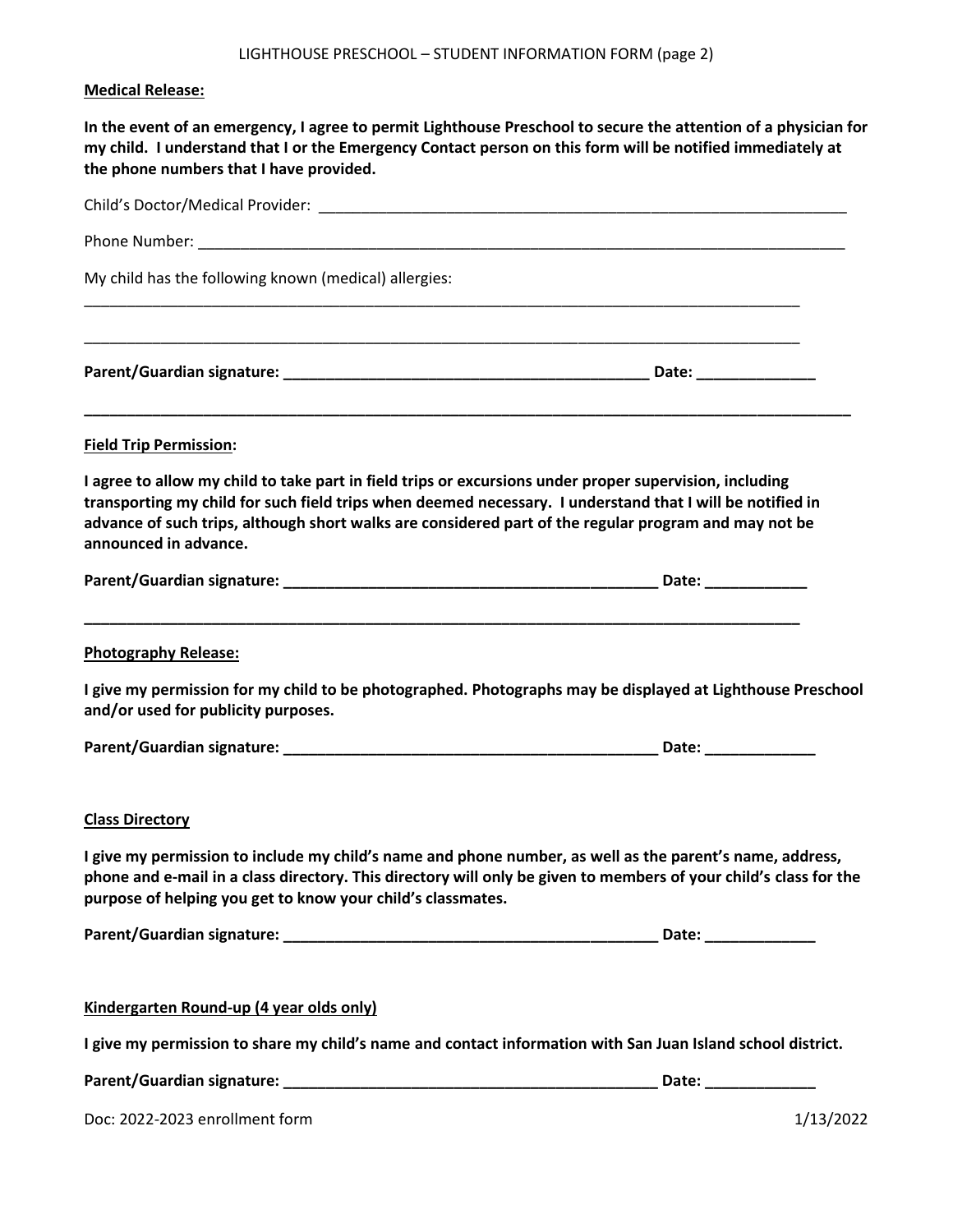378-4885 / 425 Spring Street / PO Box 946 / Friday Harbor / Washington / 98250

#### TEACHER'S QUESTIONNAIRE

| Child's Name:   | Nickname(s): |
|-----------------|--------------|
| Parent Name(s): | Home Phone:  |

Please take a few moments to tell us about your child. Return this form with your Registration Application.

- 1. What are your primary reasons for enrolling your child at Lighthouse Preschool?
- 2. What do you see as your child's greatest strengths?
- 3. What are areas of challenge for your child?
- 4. What areas or concerns would you like to work on with your child?
- 5. Has it ever been suggested to you that your child be screened for Vision, Hearing, Speech, developmental delays, or behavioral support? If so, does your child have an IEP?
- 6. What group activities has your child experienced before coming to Lighthouse Preschool?
- 7. What group activities does your child now participate in and how often?
- 8. Are there other children at home? If so, what ages?
- 9. Do you have a talent or skill that you would be willing to share with the children at school? (Cooking, collections, music, etc…)
- 10. Is there anything else that you would like the teachers to know?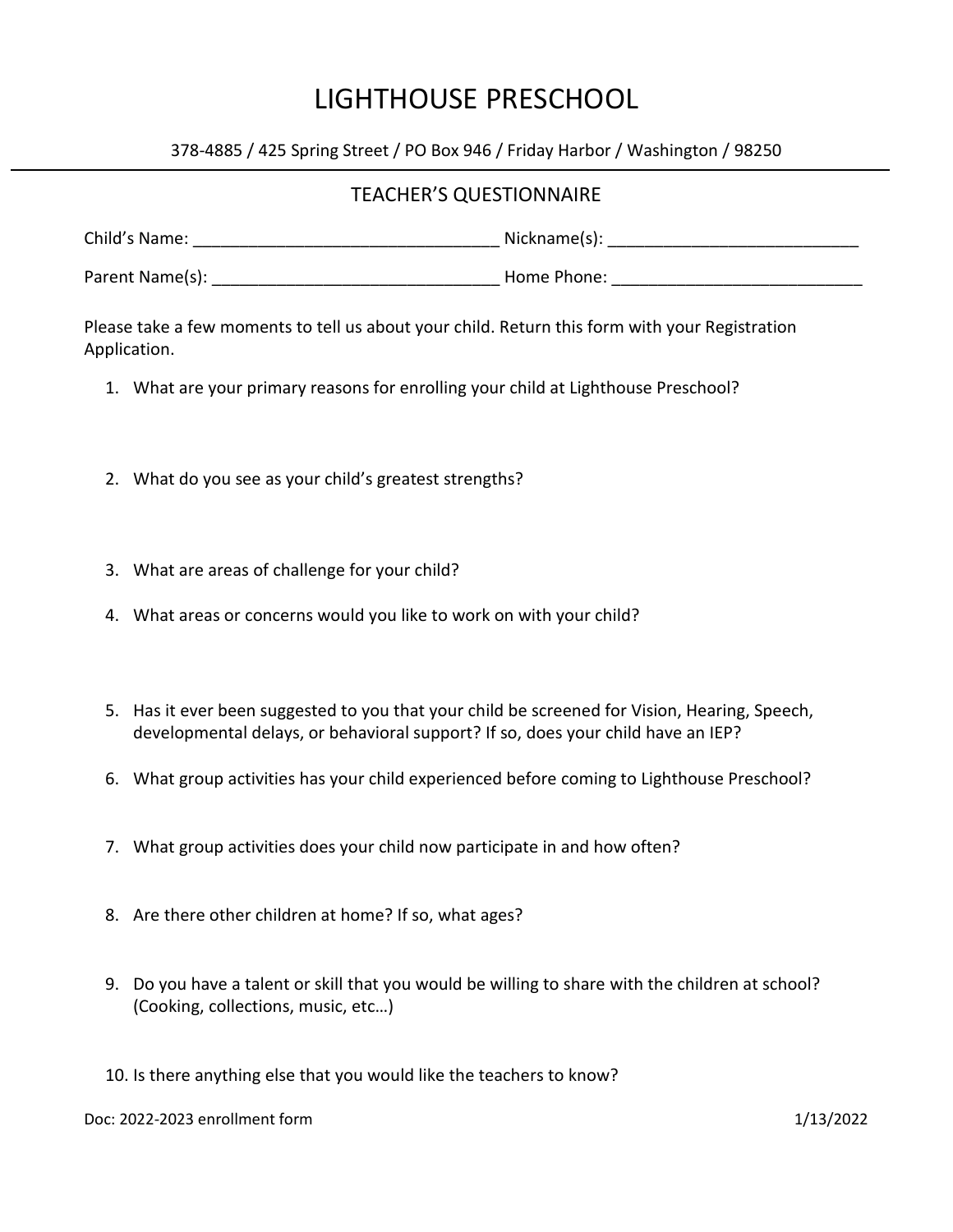378-4885 / 425 Spring Street / PO Box 946 / Friday Harbor / Washington / 98250

#### **REGISTRATION AGREEMENT**

# **I have read the Lighthouse Preschool Handbook and Registration Application and/or have been informed of the following policies of Lighthouse Preschool:**

- 1. **I agree** to pay all registration fees and complete all registration forms in full in order to secure my child's enrollment in Lighthouse Preschool.
- **2. I understand** that my Tuition Deposit is equal to one-half of my child's monthly fee. I understand that this Tuition Deposit check will be deposited upon receipt. I understand that this Tuition Deposit will constitute my child's June Tuition payment. **The tuition deposit is nonrefundable.**
- 3. **I understand** that my child's first full month's tuition payment will be due on the first day of class. Tuition is calculated and divided on a nine-month basis, therefore each month from September – May will be charged a full month's tuition.
- 4. **I understand** that all payments must be made by check or money order. Cash may NOT be used to pay tuition. Lighthouse Preschool does not invoice, therefore it is my responsibility to make payment promptly.
- 5. **I agree** to promptly make payment of the full tuition fee each pay period. A \$10.00 fee will be charged on all payments received after the  $15<sup>th</sup>$  of each month. There will be a \$15.00 fee on all NSF checks. Delinquent payment may result in my child's dismissal from Lighthouse Preschool. There are no refunds for personal vacation days, sick days, or school cancellations due to inclement weather.
- 6. **I agree** to give Lighthouse Preschool two weeks' notice and complete a **Withdrawal Notice Form** (available from school) if choosing to withdraw my child from Lighthouse Preschool. I will pay the full month's tuition if my child is withdrawn without this notice.
- 7. **I agree** to pay a \$10.00 Late Fee if I am late to pick my child up from Lighthouse Preschool.
- 8. **I agree** to keep my child home if they are not well, as described in the **Health** section of the Lighthouse Preschool Handbook. I will keep them home until *they are symptom-free for 24 hours*.
- 9. **I agree** to follow the policies, guidelines, and rules of Lighthouse Preschool.
- 10. **I am applying for a Family Umbrella Group Scholarship. Yes No**

# **Student Name: \_\_\_\_\_\_\_\_\_\_\_\_\_\_\_\_\_\_\_\_\_\_\_\_\_\_\_\_\_\_\_\_\_\_\_\_\_\_\_\_\_\_\_\_\_\_\_**

Parent/Guardian signature: **We are also constant of the Date:**  $\blacksquare$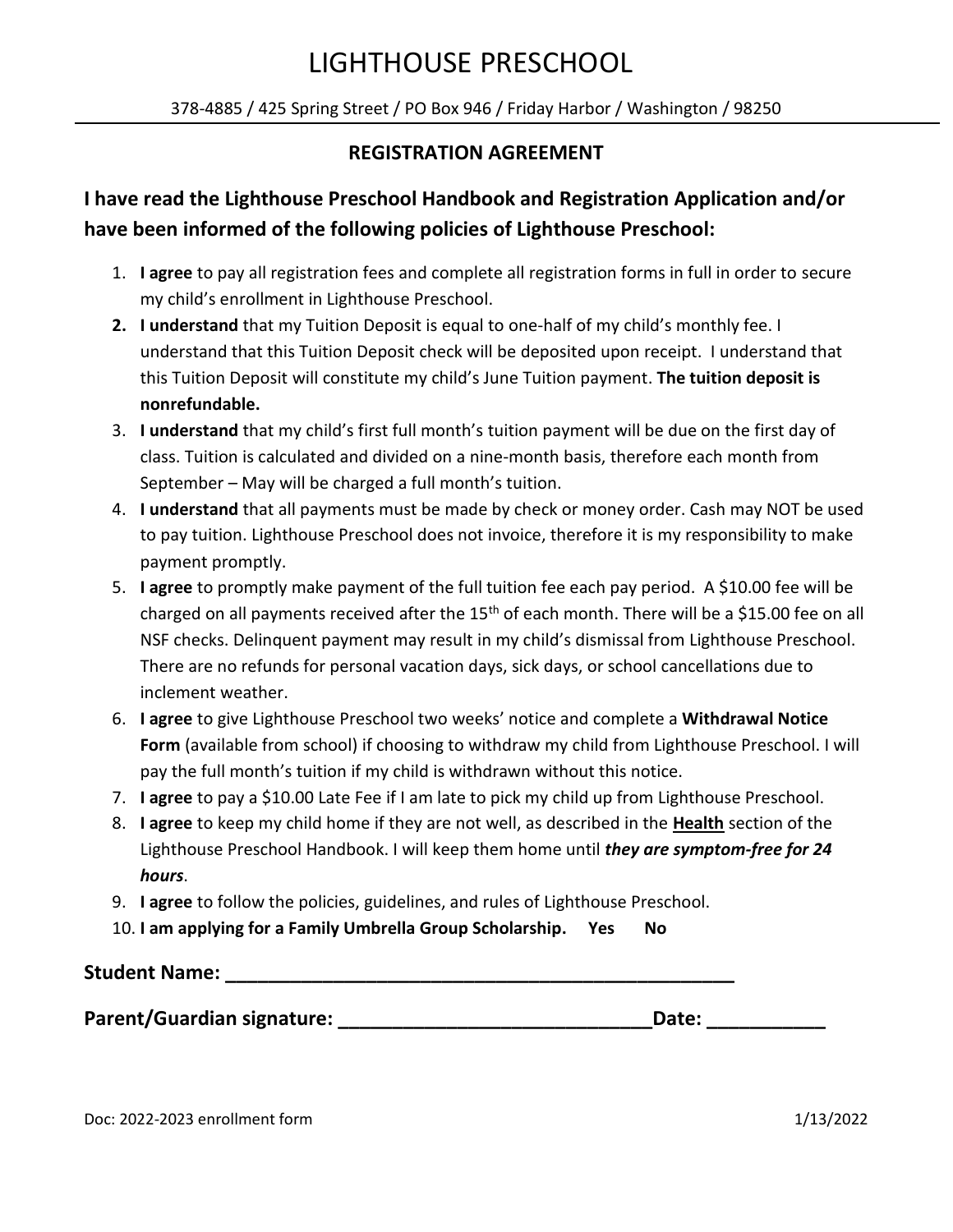#### **ARRIVAL-**

**A teacher will greet each family outside the classroom door. Only children and staff are able to be in the facility. Upon arrival please walk your child to our health screening area. Children and parents/guardians will be required to wear a mask and practice social distancing during the check-in procedure. A staff member will ask for your completed attestation form and give a squirt of sanitizer before your child enters the classroom. Once children are inside, they will wash their hands before getting started with their day.**

**Through the attestation form, parents or guardians will be asked the following staterequired questions:** 

**•Does your child have any of the following symptoms?** 

- **A cough**
- **- Shortness of breath or difficulty breathing**
- **- A fever of 100°F or higher**
- **- A sore throat**
- **- Chills**
- **- Loss of taste or smell**
- **- Muscle or body aches**
- **- Nausea/vomiting/diarrhea**
- **- Congestion/running nose**
- **- Unusual fatigue**
- **Does anyone in your household have any of the above symptoms?**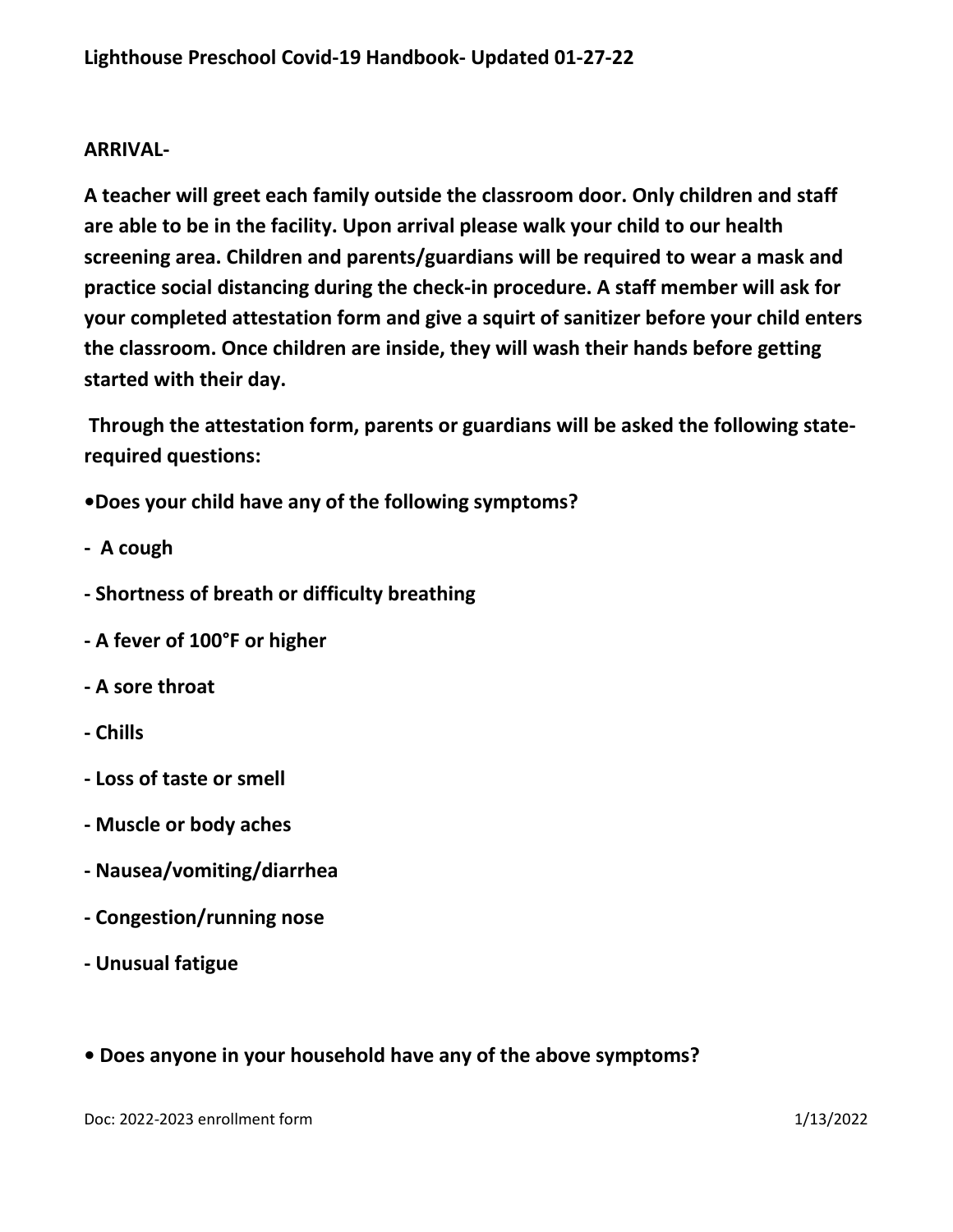**\*\*If a family member has one or more symptoms, the enrolled student can return to Lighthouse Preschool either 24 hours after all symptoms are gone, OR after the symptomatic family member has received a negative Covid-19 test\*\***

**• Has your child or anyone in your household been in close contact with a suspected or confirmed case of COVID-19?**

**• Has your child had any medication to reduce a fever before coming to care?**

**At this time, we are not able to provide care for the child if the answer to any of the above questions is "yes."** 

**Refer to "Returning to a site after suspected COVID-19 symptoms" below.** 

### **MASKS-**

**Washington State Department of Health, and local county health officials require that all children 5 years and older wear face masks while inside any public facility. Due to this regulation and the mixed ages of our students, Lighthouse Preschool will require that all students and staff wear a face mask while in the building.** 

**Masks can be taken off during times of eating, drinking, and outdoor play.** 

**Masks will be provided by families. We do ask that the mask be cleaned regularly, be properly fitting, and labeled with the child's name.**

## **SCHOOL CLOSURE INFORMATION –Covid related**

**Lighthouse Preschool reserves the right to close due to possible Covid exposure, an in house Covid case, or community outbreak. We are also required to follow guidelines from San Juan Community Health Department, Washington State Health department, and other official orders. If the school needs to close unexpectedly due to Covid related circumstances we will not be able to offer tuition refunds.**